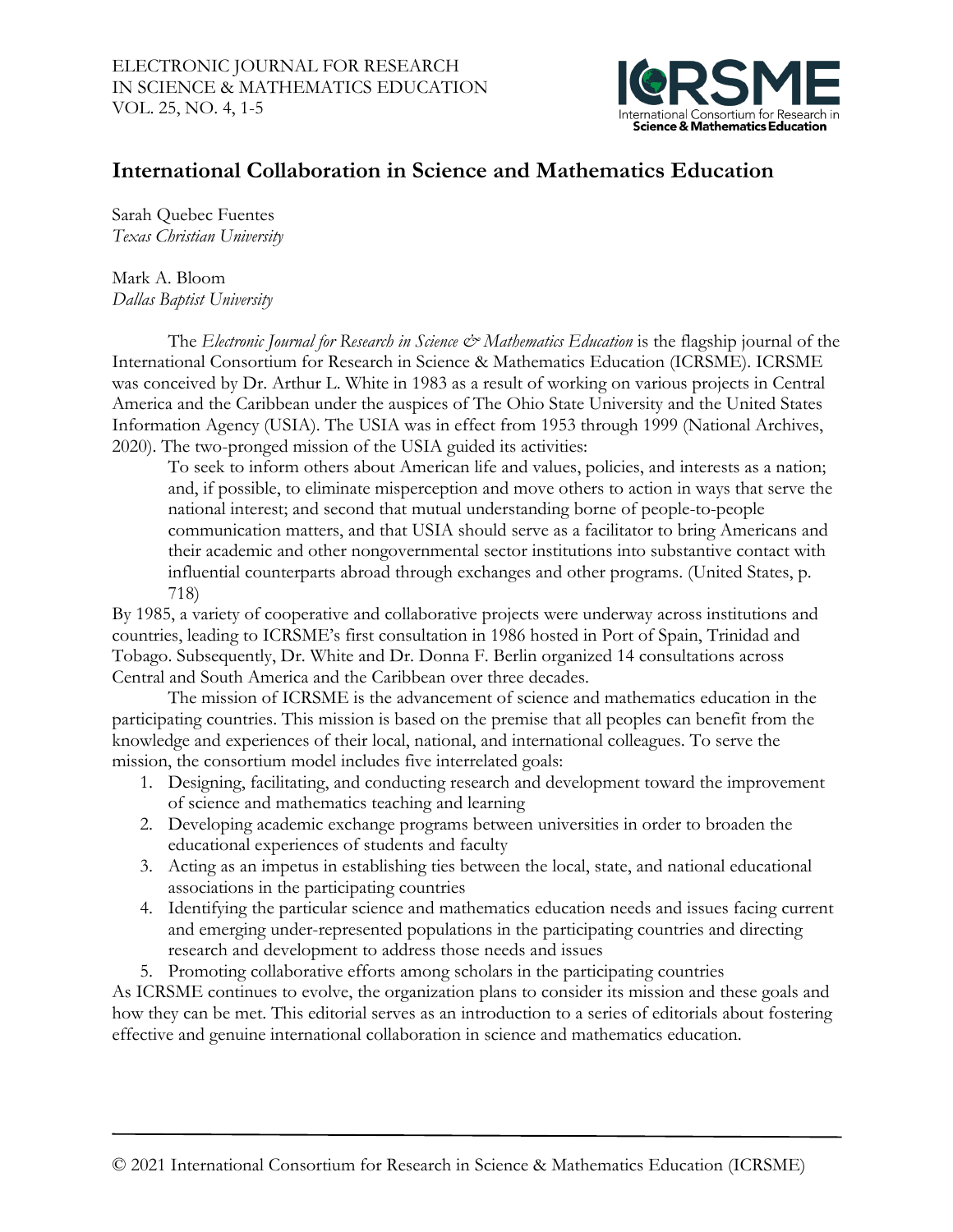## **Genuine Collaboration**

 In the process of developing genuine and productive collaboration, partners may encounter challenges. Such issues include differences in cultures and norms of diverse settings, variation in points of view and body-of-knowledge of persons involved, power structures, disparate motivations for involvement, weak communication about the goals of the work, and a lack of trust between partners (Adamson & Walker, 2011; Barnett et al., 2006; Buysse et al., 2003; Sim, 2010). One way to counter these challenges is to be purposeful in identifying the type of collaboration desired and the approach to building this collaboration, ensuring critical components are present at the outset.

 The construct of *communities of practice* can serve as a framework to guide collaborative work. Communities of practice are "groups of people who share a concern, set of problems, or passion about a topic, and who deepen their knowledge and expertise in this area by interacting on an ongoing basis" (Wenger et al., 2002, p. 4). Wenger et al. (2002) describe three core characteristics of communities of practice: "a domain of knowledge, which defines a set of issues; a community of people who care about this domain; and the shared practice that they are developing to be effective in their domain" (p. 27). For instance, ICRSME is a community of people who care about the learning and teaching of science and mathematics. Moving forward, the organization plans to consider how to purposefully develop a shared practice.

Two critical premises ground the formation of communities of practice: a shared goal (Clausen et al., 2009) and the co-construction of knowledge (Palinscar et al., 1998; Sim, 2010). The establishment of both of these conditions has been found to result in genuine collaboration with opportunities to learn for all parties involved (Quebec Fuentes & Spice, 2017). Quebec Fuentes and Spice differentiate between *shared but given goals* and *shared beyond given goals*. For example, with ICRSME, a shared but given goal is the advancement of science and mathematics education. A shared beyond given goal would focus on an aspect of the learning and teaching of science and mathematics in a particular setting and relevant to the parties involved. In other words, a shared beyond given goal is a mutually established endeavor centered on a specific area of need (Buysee et al., 2001).

Effective collaborations also move away from an authoritarian, hierarchical, or colonialist model of knowledge dissemination. A foundational aspect of communities of practice is a shift from attention to individual ideas to group interactions (Buysee et al. 2003). In other words, "learning is viewed as distributed among many participants within the community in which people with diverse expertise (i.e., experts, novices, and those in between) are transformed through their own actions and those of other participants" (Buysee et al., 2003, p. 266). This concept of distributed expertise (Pugach, 1999) emphasizes the co-construction of knowledge with various stakeholders sharing ideas and perspectives (Palinscar et al., 1998; Sim, 2010).

Factors that enable the development of a shared goal and an environment for the coconstruction of knowledge include conflict, communication, trust, and reflection. Conflict can be viewed as an undesirable *situation* or as an *ongoing process* that has the potential to lead to learning (Achinstein, 2002, p. 425). If conflict is perceived as a problem, participants avoid examining their beliefs and assumptions and instead establish a *culture of nice* (MacDonald, 2011, p. 46) through *feigned politeness* (Hargreaves, 2001), *superficial effort* (Barnett et al., 2006), and *contrived collegiality* (Hargreaves, 1994). On the other hand, if conflict is embraced, participants "acknowledge, solicit, and own conflict by critically reflecting upon differences of belief and practice," opening up space for "active dissent and opportunities for alternative views," the transformation of the status quo, and organizational learning (Achinstein, 2002, p. 441).

 To support growth through the process of conflict, norms of communication must be established. The particular means of communication within a community are unique (Sim, 2010) since the community builds a shared language through their open and critical dialogue (Wenger et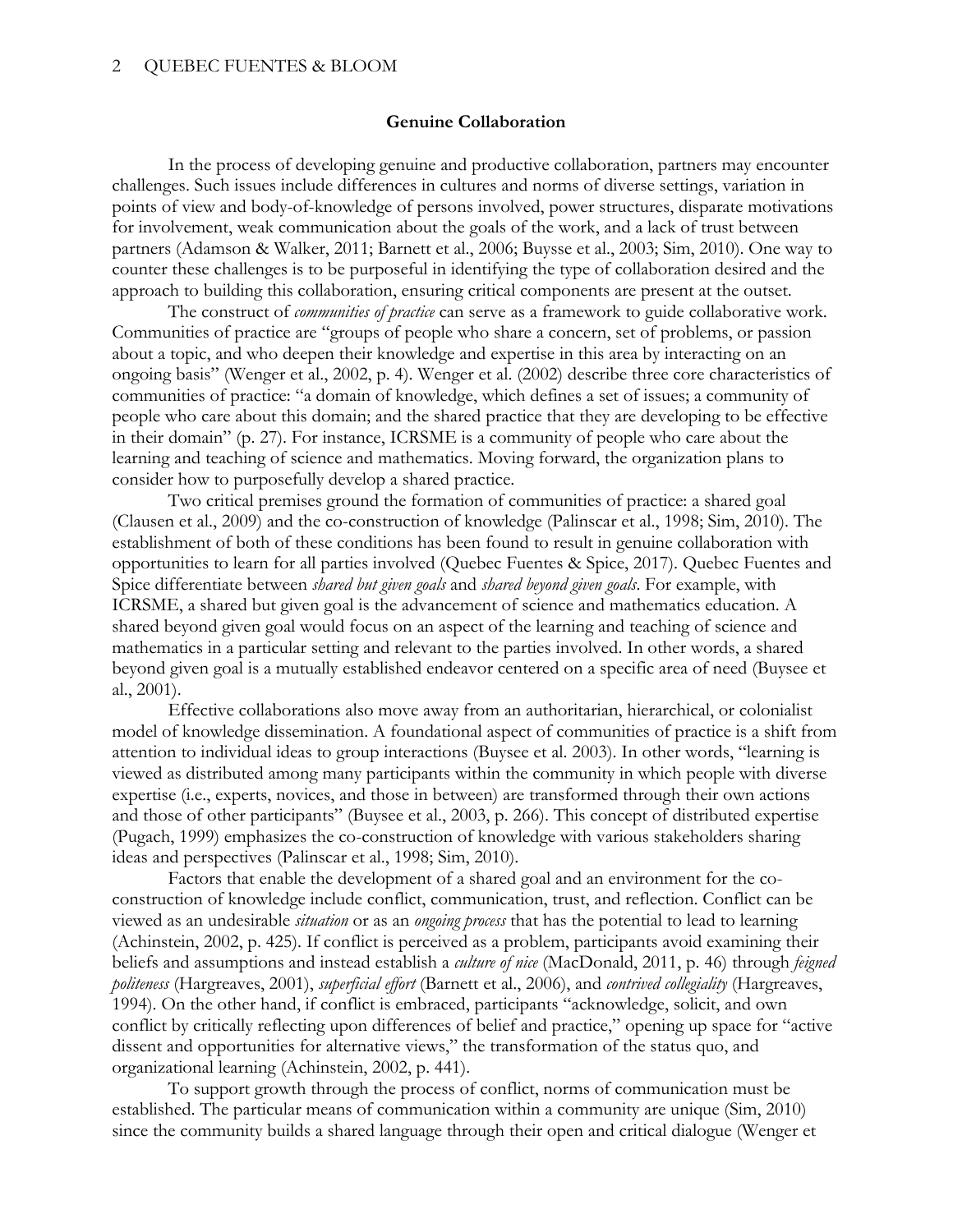al., 2002). Additionally, trust amongst participants is essential for communication (Barnett et al., 2006; Palinscar et al., 1998). "Trust can be established if the community assumes that responsibility for understanding is shared, and authority for knowing is internal and collective" (Palinscar et al., 1998, p. 9). Trust and respect within a community allows for critical reflection centered on the collaborative sharing, listening, challenging, and reconstructing of ideas (Wenger et al., 2002). Reflection can be integrated into the discourse through informal or purposefully structured processes (Adamson & Walker, 2011; Quebec Fuentes & Spice, 2017). The purpose of the reflection is twofold; members of the community consider their progress toward their joint learning endeavor as well as monitor the collaborative process itself (Buysee et al., 2001; Quebec Fuentes & Spice, 2017).

### **International Collaboration: Challenges and Opportunities**

International collaboration faces the same aforementioned challenges as well as some additional considerations and obstacles. Some issues are logistical, such as working around time differences and different academic calendars (Peled & Rozansky, 2014). Other deeper considerations address who is included and how they are involved. The concept of *border politics* is the process of "negotiating the bounds of membership and beliefs of a given community" (Achinstein, 2002, p. 426), and Atweh and Keitel (2007) examine border politics from a social justice lens.

In particular, Atweh and Keitel (2007) examine five signs of social injustice in international collaboration (exploitation, marginalization, powerlessness, cultural imperialism, and violence). Exploitation in research endeavors occurs when the accomplishments and perspectives of one group is furthered to the detriment of others. Additionally, research foci and methods of some countries are valued more in the international community, pushing the problems of practice (and ways of addressing them) in other countries to the margins. Further marginalization stems from language and economics. For instance, the primary language(s) used to communicate within a community could force members to the periphery of or completely exclude them from involvement (Adamson & Walker, 2011). Some academics may not be able to participate in international scholarly activities, such as conferences, due to their cost. This lack of involvement results in powerlessness. Cultural imperialism is then evidenced in "the non-critical transfer of curricula and research results from one country with a certain perceived higher status to another" (Atweh & Keitel, 2007, p. 14). Lastly, linking economic support from more affluent countries to cultural imperialism is viewed as symbolic violence.

International collaboration has the potential to counter these injustices if grounded in the premise that people learn from each other through such collaboration (Atweh & Keitel, 2007). First, the borders of the community need to be expanded to include members from different cultures and contexts. Communication and conflict allows for the negotiation, rather than the imposition, of the border politics by members of the community (Achinstein, 2002). Second, policies and practices at all levels (local, state/provincial, national, and international) are influenced by historical, political, economic, and social circumstances of a setting. When international peers share their funds of knowledge and compare these influences across locations through dialogue, a greater understanding of each context develops (e.g., Winton & Pollack, 2014).

Lastly, international groups must regularly reflect on their collaboration to ensure that it maintains socially just actions.

International contacts and exchanges in mathematics and mathematics education have … increased in the new age of globalization and will continue to exponentially increase in the future with further developments in technology, ease of travel and population movements. While we do not construct such contacts as necessarily either good or bad, the outcomes of these processes should be carefully scrutinized world wide as to the benefits and losses that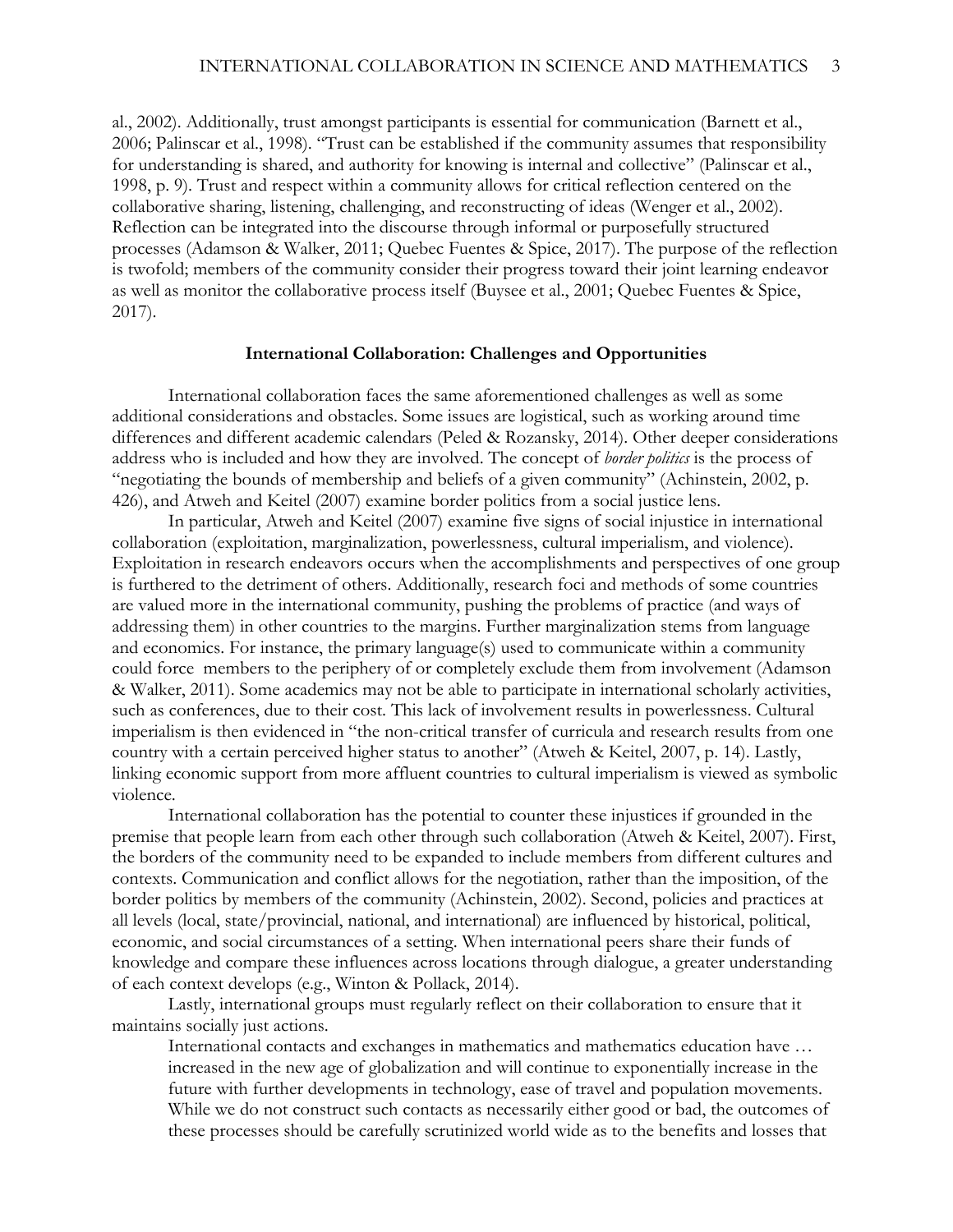might arise from them. This can only be achieved through deliberate and targeted reflection and debate. (Atweh et al., 2003, p. 224).

The following questions can guide such deliberation (Atweh & Keitel, 2007):

- 1. Who is included in the international collaboration?
- 2. How are the various members' included in the activity?
- 3. Are decisions being made in a just and fair way?
- 4. Are the means to work together effectively and with equal rights collaboratively considered?
- 5. Who benefits from the international collaboration?
- 6. Whose views are expressed in the products of the international collaboration?
- 7. Whose knowledge is being represented in the international collaboration?

As indicated by the fourth question, such inquiries should be consistently interrogated by all partners.

### **Conclusion**

ICRSME and EJRSME are committed to promoting genuine international collaboration to advance science and mathematics education. This EJRSME editorial begins a series that will examine international collaborations and reflect on the opportunities and potential pitfalls that such relationships can present. As the flagship journal of ICRSME, we hope these editorials will inspire you to consider ways in which you can engage with colleagues in genuine collaboration through future international consultations and virtual conferences.

The theme of our upcoming [virtual conference,](https://icrsme.com/2022-registration) taking place on March 12, 2022, is *International Collaboration in Science and Mathematics Education*. We will feature Dr. Grace Bascope, from the Botanical Research Institute of Texas [\(BRIT\)](https://brit.org/), sharing *Lessons Learned from Collaborative Place-Based Learning Programs in Yucatan, Mexico and Belize* as well as Dr. Ricardo Lleonart, del Instituto de Investigaciones Científicas y Servicios de Alta Tecnología de Panamá, sharing *[INDICASAT AIP](https://indicasat.org.pa/?lang=en) - A Model Institute for Innovation in Research and Education*. We look forward to learning from these international collaborators as well as the many ICRSME friends who will be presenting both virtually (asynchronously) and in round table discussion rooms.

At the virtual conference, we will be announcing a newly formed ICRSME ad hoc committee that will be focused on answering some of the questions posed in this editorial. This diverse and international committee will examine the ICRSME mission statement and goals as well as other ICRSME activities and opportunities to determine if we are doing all we can to foster the *genuine collaboration* between participating countries that we desire.

As we strive to deepen our collective understanding of genuine international collaboration in science and mathematics education, we hope to learn from those who have engaged in such work already. We encourage you to share your experiences through multiple venues hosted by ICRSME (*[ICRSME](mailto:icrsme.newsletter@gmail.com) Newsletter*, [EJRSME,](http://ejrsme.icrsme.com/) virtual conferences, and biennial consultations).

## **References**

- Achinstein, B. (2002). Conflict amid community: The micropolitics of teacher collaboration. *Teachers College Record, 104*(3), 421-455.
- Adamson, B., & Walker, E. (2011). Messy collaboration: Learning from a learning study. *Teacher and Teacher Education, 27*(1), 29-36.
- Atweh, B., Clarkson, P., & Nebres, B. (2003). Mathematics education in international and global context. In A. Bishop, M. A. Clements, C. Keitel, J. Kilpatrick, & F. Leung (Eds.), *The Second InternationalHandbook of Mathematics Education* (pp. 185-229). Kluwer Academic Publishers.